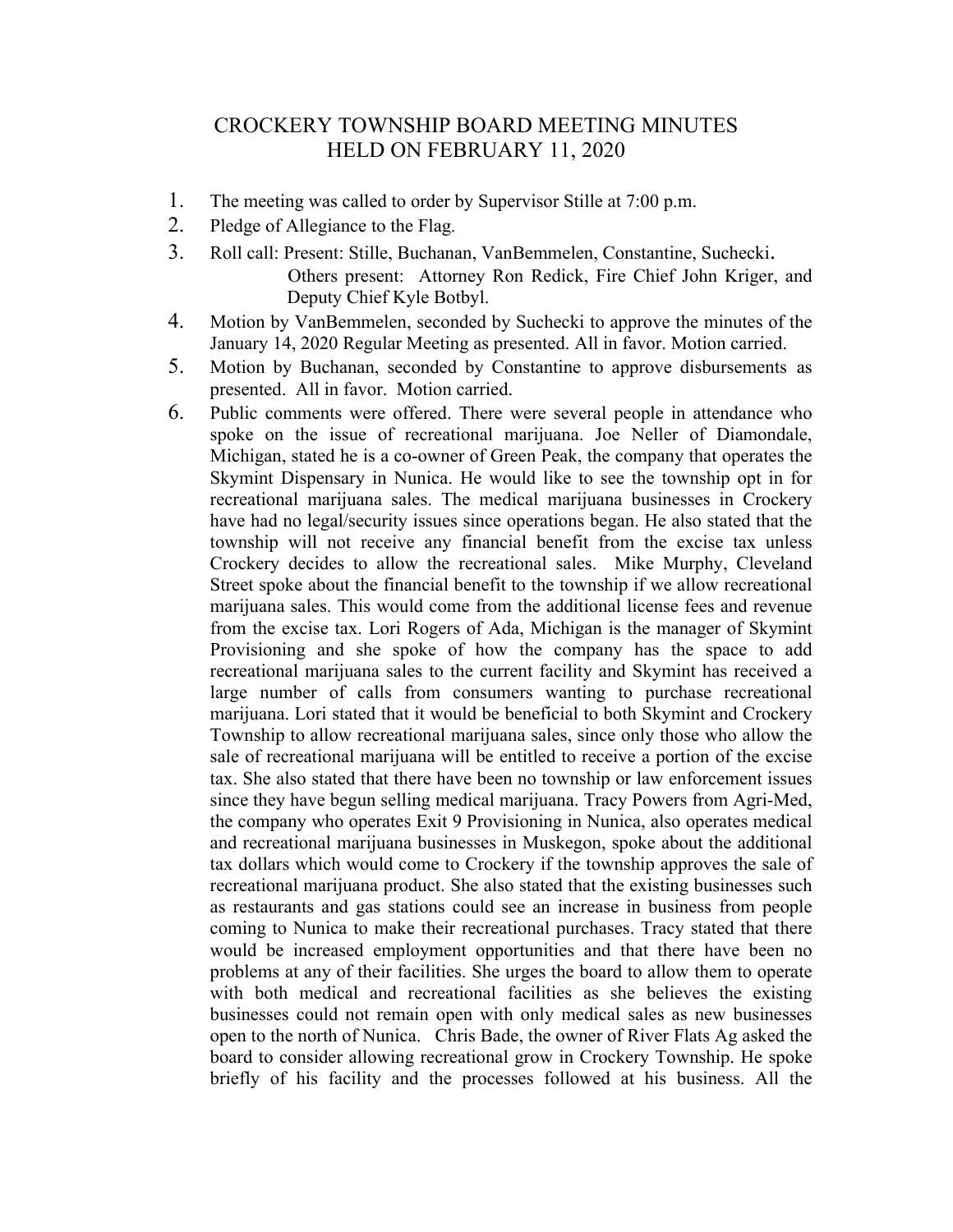comments that were heard were urging the Crockery Township Board to approve allowing facilities for recreational use marijuana.

58th District Court candidate Juanita Bocanegra introduced herself and spoke about why she decided to run for the position. She also spoke about her background and community involvement. She further stated that she is endorsed by Sheriff Steve Kempker and former Sheriff Gary Rosema. The board appreciated her coming to Crockery Township.

7. Supervisor's comments/correspondence was heard. Supervisor Stille reported that the township's trash day will be May  $9<sup>th</sup>$ . A new company, Yellow Dumpsters is asking to be considered to supply the dumpsters for the clean-up day, so quotes from Yellow Dumpsters and Republic will be considered. It will be held at town hall due to the new asphalt at the fire station.

Pat Staskiewicz, from Ottawa County Public Utilities has been compiling more information on the sewer plant for us after our previous work session. He is requesting we have another work session in 2 to 3 weeks for further discussion on the sewer plant.

Work is almost complete on the fourth classroom for converting it to a file storage room. Planning will continue on the office reconfiguration for the other rooms, and we will be working on some security recommendations from the Ottawa County Sheriff's Department.

Wood Lane Road is in very bad condition with the potential for our emergency equipment to have difficulties driving on it. It is a private road so the 4 property owners will be receiving letters from our attorney asking for them to work together to repair the road or the township might have to take further action.

- 8. Treasurer's Report was offered. Treasurer VanBemmelen reported that the street lights at M-104 and  $136<sup>th</sup>$  Ave and State and  $136<sup>th</sup>$  Ave. should be installed soon. Treasurer VanBemmelen would also like to see a light installed at Cobblestone and Hathaway Lakes on M-104 and she would like to proceed with getting a quote for it. No objections were heard. (resident Dave Willis asked the board to consider a light at State and  $130<sup>th</sup>$  due to the number of children getting on the bus at that location).
- 9. Clerk's Report was offered. No report was heard.
- 10. Fire Chief's report was given. Chief Kriger stated that the department responded to 23 calls last month. The department has received 5 new fire fighter applications and 3 of them have been attending the training meetings at the station. Chief Kriger asked for approval to move forward with those 3 applicants with the physical agility test and physicals for hiring. The three applicants are Samuel Florea, Dan Huhn, and Noah Locascio.
- 11. Committee Chair reports were offered. No reports were heard.
- 12. Board Member Committee reports were offered. No reports were heard.
- 13. Motion by VanBemmelen, seconded by Suchecki to approve setting February 25<sup>th</sup> for a work session with Ottawa County Public Utilities for further discussion about the sewer plant. All in favor. Motion carried
- 14. Motion by VanBemmelen, seconded by Buchanan to authorize the Fire Chief to move forward with applicant Dan Huhn, Noah Locascio, and Samuel Florea for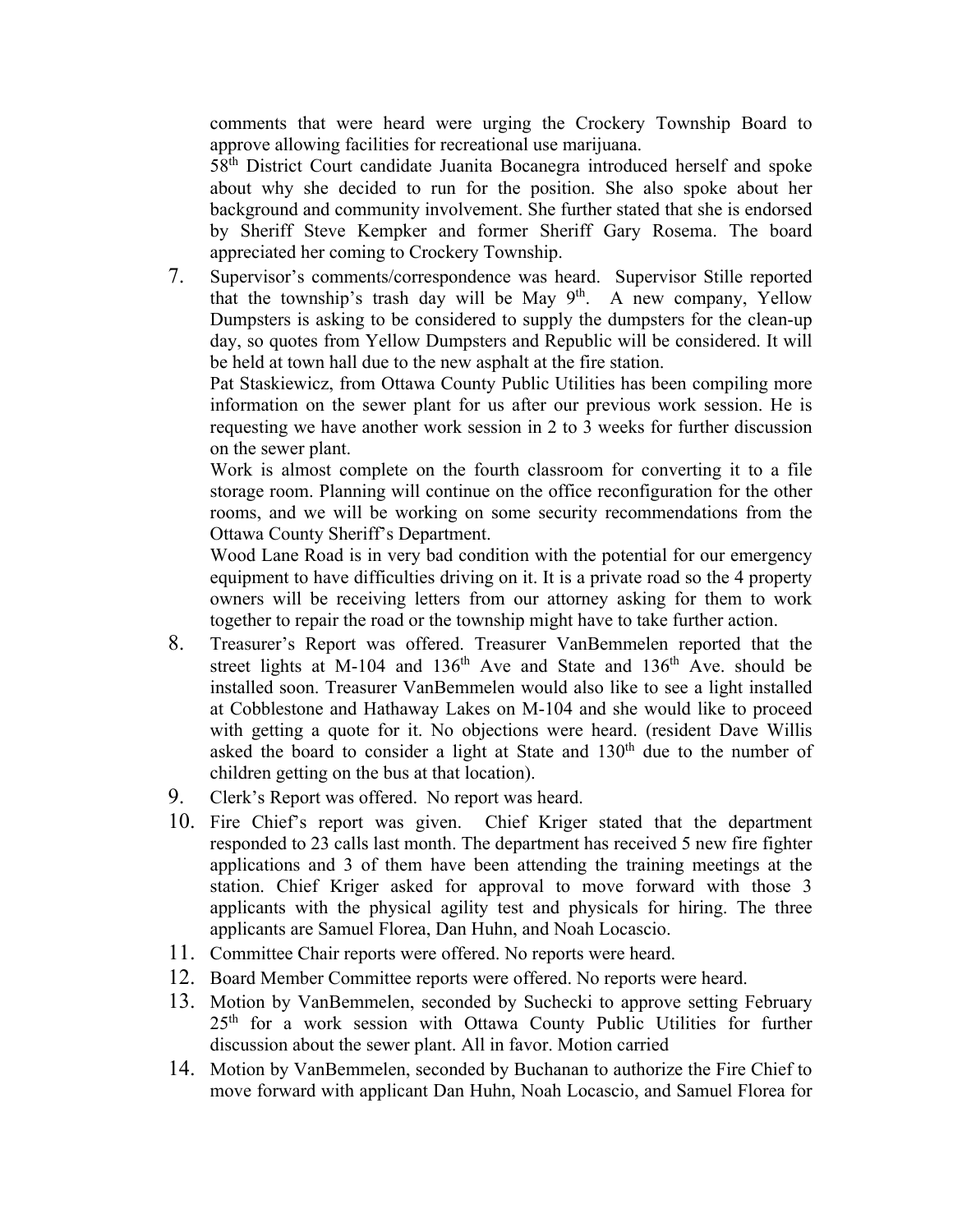hire contingent on the applicant successfully passing the physical agility test and medical physical. All in favor. Motion carried.

- 15. Motion by Constantine, seconded by Suchecki to adopt Ordinance 2020-01, Resolution To Amend The Zoning Ordinance Of Crockery Township (Rezoning in Section 6). All in favor. Motion carried.
- 16. Discussion was held on a proposed ordinance to regulate the discharge of firearms and regulate noise complaints. No formal action was taken at this time.
- 17. Motion by Buchanan, seconded by Constantine to accept and approve the quote from Michigan Chloride Sales (MCS) for the 2020 brining season at .22 cents per gallon (no rate increase from previous year). The scheduled brining dates are May  $8<sup>th</sup>$ , July  $9<sup>th</sup>$  and September  $8<sup>th</sup>$ . All in favor. Motion carried.
- 18. Motion by Constantine, seconded by Suchecki to adopt Resolution 2020-04, Consumers Energy Lighting Contract  $(130<sup>th</sup>$  Ave. and State Rd.,  $130<sup>th</sup>$  Ave. and M-104) with the Clerk authorized to sign. All in favor. Motion carried.
- 19. Motion by Buchanan, seconded by Constantine to approve the budget amendments as recommended by the Treasurer. All in favor. Motion carried.
- 20. Motion by VanBemmelen, seconded by Buchanan to change the date of the March board meeting to Monday, March 16, 2020 due to the Presidential Primary Election being held on March 10<sup>th</sup>. All in favor. Motion carried.
- 21. Motion by Constantine, seconded by VanBemmelen to increase election wages as recommended by the Clerk. Election Inspector will go to \$13 an hour, Co-Chairs will go to \$14 an hour, Chairperson will increase to \$16 an hour with the Chair bonus removed, and the Receiving Board will increase to \$70 per election. All in favor. Motion carried.
- 22. Motion by Constantine, seconded by VanBemmelen to increase the rate of pay for Planning Commission members \$10 per meeting beginning with January 2020. All in favor. Motion carried.
- 23. Motion by VanBemmelen, seconded by Buchanan to adopt Resolution 2020-05, Resolution To Establish Township Officers Salary (Trustees). Each Trustee will be paid \$3600 per year which will include the regular scheduled Board meeting. Each additional meeting will be paid at a rate of \$65 per meeting. All in favor. Motion carried.
- 24. Motion by VanBemmelen, seconded by Suchecki to approve Resolution 2020 06, Resolution Approving Certain Fees And Charges Pertaining To The Township Cemetery. The rates recommended by the Cemetery Committee are as follows.

 Burials - \$500.00 Cremains - \$275.00 Baby - \$215.00 Child - \$290.00 Grave site fee(resident) - \$435.00 Grave site fee(non-resident) - \$900.00

All other cemetery fees will remain the same.

All in favor. Motion carried.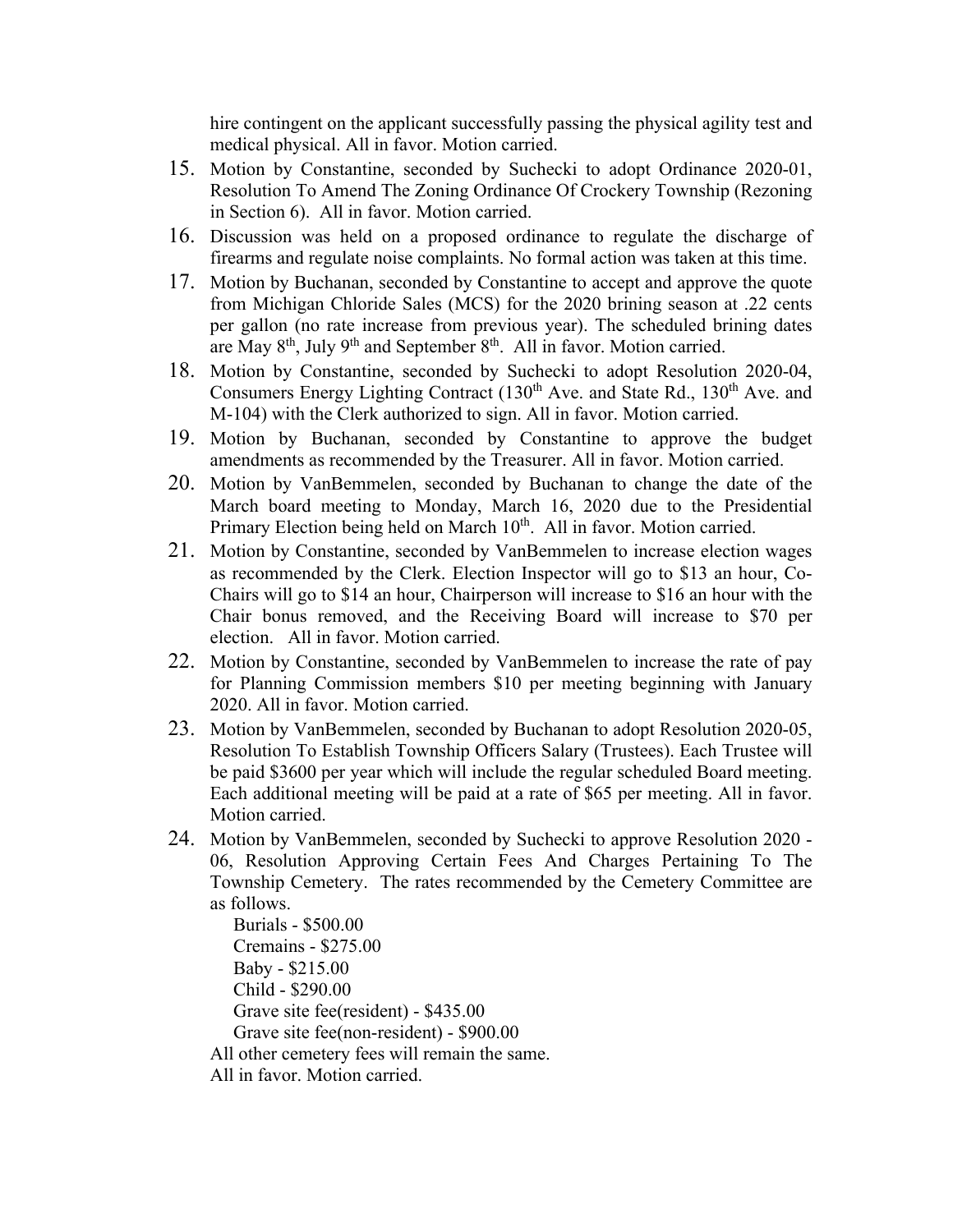- 25. Motion by Constantine, seconded by Suchecki to move to enter closed session under Sections 8(e) and 8(h) of the Open Meetings Act to consult with the Township attorney concerning settlement strategy in connection with the pending litigation involving the Harmon property, and to consider a privileged, written legal opinion from the Township attorney relating to the same matter. Roll call: Yes – Suchecki, Buchanan, Stille, VanBemmelen, Stille. Motion carried. The board went into closed session at 8:54 p.m. The board came out of closed session and resumed the board meeting at 9:42 p.m.
- 26. Motion by Constantine, seconded by VanBemmelen to authorize the Township attorney to submit a counter offer to Patrick Harmon consistent with the discussion in closed session. All in favor. Motion carried.
- 27. Motion by Constantine, seconded by VanBemmelen to adjourn the meeting. All in favor. Motion carried. Meeting was adjourned at 9:55 p.m.

Submitted by

Kathy Buchanan Crockery Township Clerk